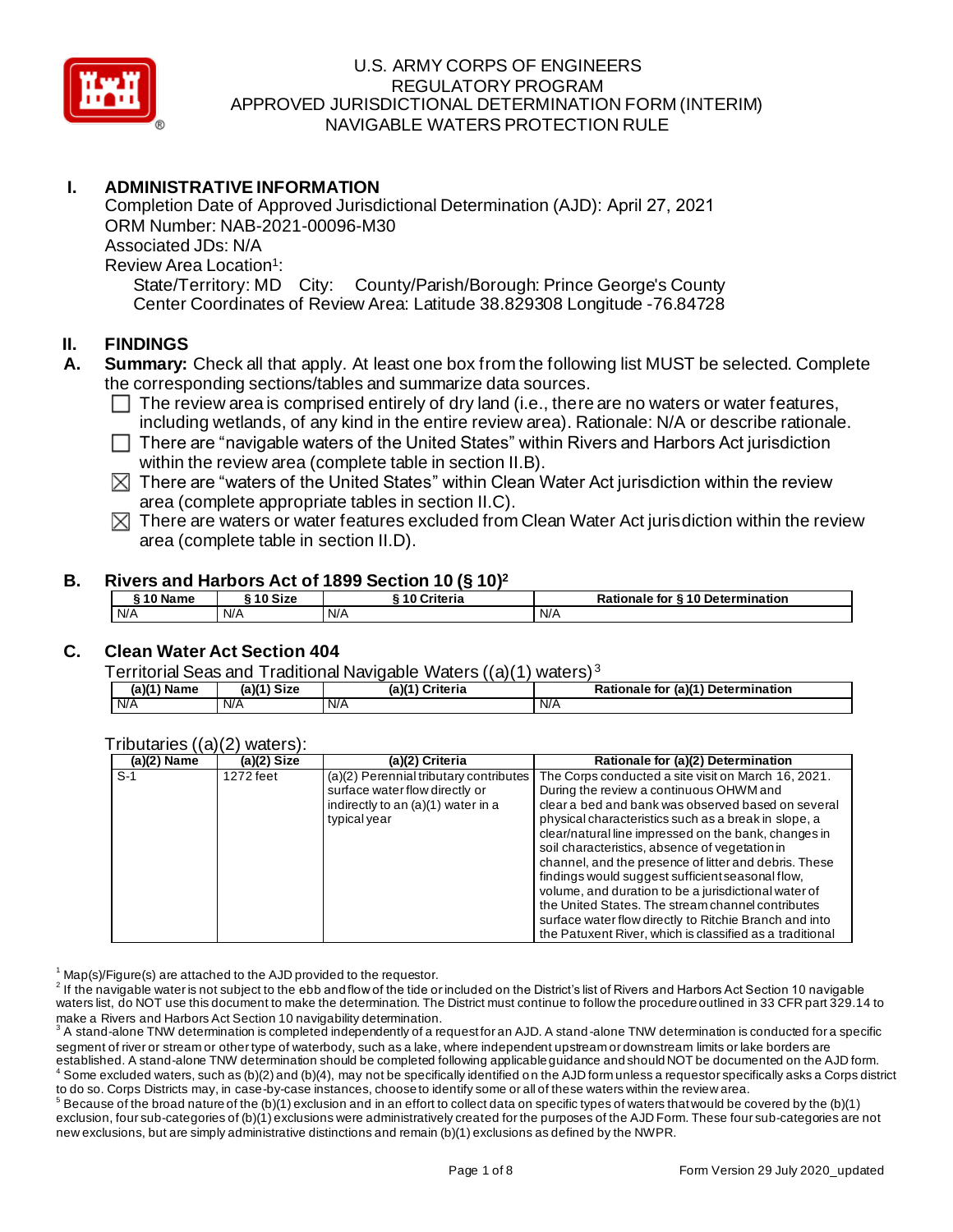

|       |           |                                                                                                                                   | navigable water (TNW). A typical year assessment was<br>conducted and is described in Section III.B. The weight<br>of evidence approach supports the conclusion that this<br>water meets the tributary definition and does<br>contribute perennial flow to a downstream TNW in<br>a typical year.                                                                                                                                                                                                                                                                                                                                                                                                                                                                                                                                                                                                                                                                                               |
|-------|-----------|-----------------------------------------------------------------------------------------------------------------------------------|-------------------------------------------------------------------------------------------------------------------------------------------------------------------------------------------------------------------------------------------------------------------------------------------------------------------------------------------------------------------------------------------------------------------------------------------------------------------------------------------------------------------------------------------------------------------------------------------------------------------------------------------------------------------------------------------------------------------------------------------------------------------------------------------------------------------------------------------------------------------------------------------------------------------------------------------------------------------------------------------------|
| $S-2$ | 2041 feet | (a)(2) Perennial tributary contributes<br>surface water flow directly or<br>indirectly to an (a)(1) water in a<br>typical year    | The Corps conducted a site visit on March 16, 2021.<br>During the review a continuous OHWM and<br>clear a bed and bank was observed based on several<br>physical characteristics such as a break in slope, a<br>clear/natural line impressed on the bank, changes in<br>soil characteristics, absence of vegetation in<br>channel, and the presence of litter and debris. These<br>findings would suggest sufficient seasonal flow,<br>volume, and duration to be a jurisdictional water of<br>the United States. The stream channel contributes<br>surface water flow through other tributaries into the<br>Patuxent River, which is classified as a traditional<br>navigable water (TNW). A typical year assessment was<br>conducted and is described in Section III.B. The weight<br>of evidence approach supports the conclusion that this<br>water meets the tributary definition and does contribute<br>perennial flow to a downstream TNW in a typical year.                             |
| $S-3$ | 64 feet   | (a)(2) Intermittent tributary<br>contributes surface water flow<br>directly or indirectly to an (a)(1)<br>water in a typical year | The Corps conducted a site visit on March 16, 2021.<br>During the review a continuous OHWM and<br>clear a bed and bank was observed based on several<br>physical characteristics such as a break in slope, a<br>clear/natural line impressed on the bank, changes in<br>soil characteristics, absence of vegetation in<br>channel, and the presence of litter and debris. These<br>findings would suggest sufficient seasonal flow,<br>volume, and duration to be a jurisdictional water of<br>the United States. The stream channel contributes<br>surface water flow through other tributaries to Ritchie<br>Branch and into the Patuxent River, which is classified<br>as a traditional navigable water (TNW). A typical year<br>assessment was conducted and is described in Section<br>III.B. The weight of evidence approach supports the<br>conclusion that this water meets the tributary definition<br>and does contribute intermittent flow to a downstream<br>TNW in a typical year. |
| $S-4$ | 52 feet   | (a)(2) Intermittent tributary<br>contributes surface water flow<br>directly or indirectly to an (a)(1)<br>water in a typical year | The Corps conducted a site visit on March 16, 2021.<br>During the review a continuous OHWM and<br>clear a bed and bank was observed based on several<br>physical characteristics such as a break in slope, a<br>clear/natural line impressed on the bank, changes in<br>soil characteristics, absence of vegetation in<br>channel, and the presence of litter and debris. These<br>findings would suggest sufficient seasonal flow,<br>volume, and duration to be a jurisdictional water of<br>the United States. The stream channel contributes<br>surface water flow through other tributaries to Ritchie<br>Branch and into the Patuxent River, which is classified                                                                                                                                                                                                                                                                                                                          |

 $1$  Map(s)/Figure(s) are attached to the AJD provided to the requestor.

 $^2$  If the navigable water is not subject to the ebb and flow of the tide or included on the District's list of Rivers and Harbors Act Section 10 navigable waters list, do NOT use this document to make the determination. The District must continue to follow the procedure outlined in 33 CFR part 329.14 to make a Rivers and Harbors Act Section 10 navigability determination.

 $^3$  A stand-alone TNW determination is completed independently of a request for an AJD. A stand-alone TNW determination is conducted for a specific segment of river or stream or other type of waterbody, such as a lake, where independent upstream or downstream limits or lake borders are established. A stand-alone TNW determination should be completed following applicable guidance and should NOT be documented on the AJD form.  $^4$  Some excluded waters, such as (b)(2) and (b)(4), may not be specifically identified on the AJD form unless a requestor specifically asks a Corps district to do so. Corps Districts may, in case-by-case instances, choose to identify some or all of these waters within the review area.

 $^5$  Because of the broad nature of the (b)(1) exclusion and in an effort to collect data on specific types of waters that would be covered by the (b)(1) exclusion, four sub-categories of (b)(1) exclusions were administratively created for the purposes of the AJD Form. These four sub-categories are not new exclusions, but are simply administrative distinctions and remain (b)(1) exclusions as defined by the NWPR.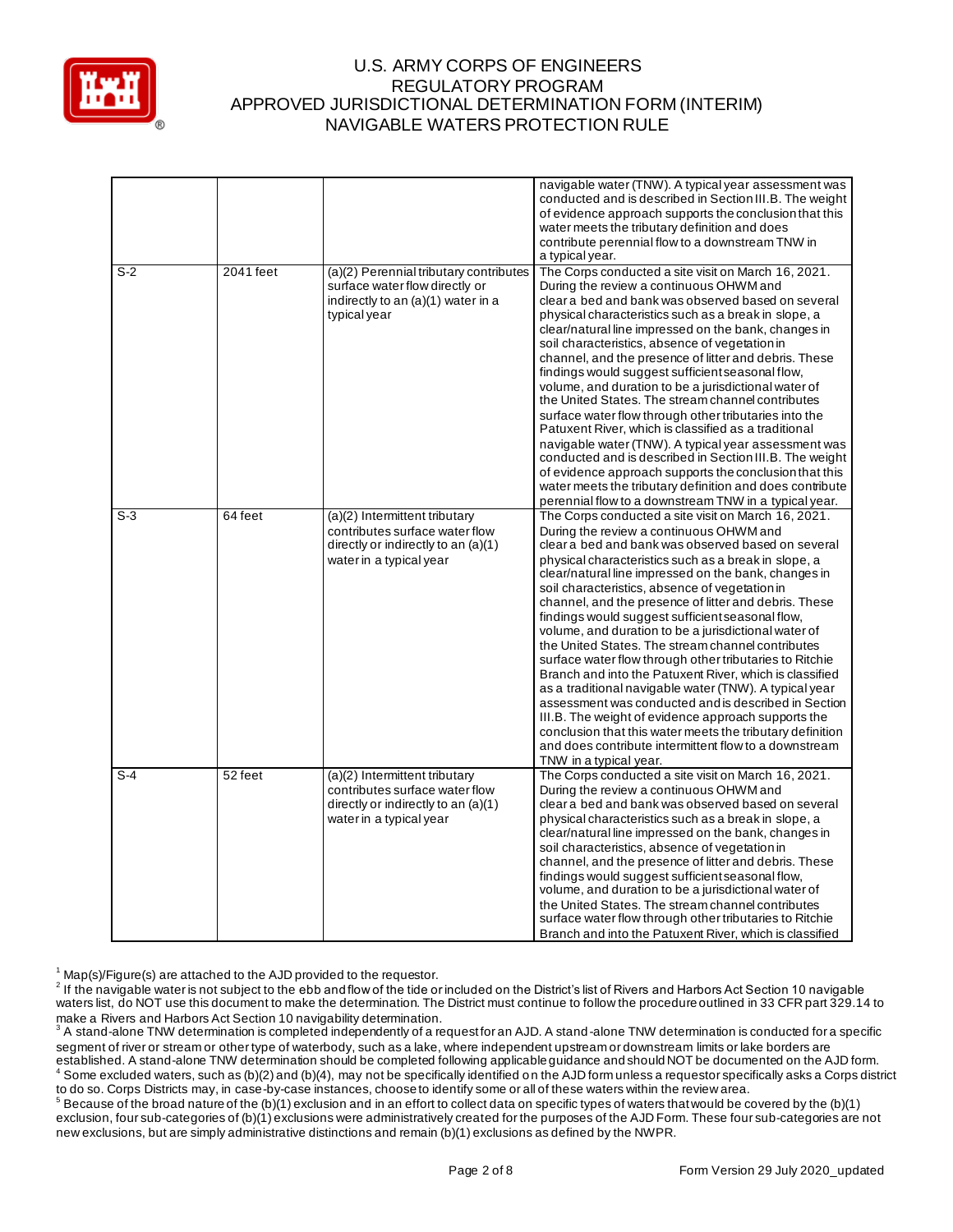

|  | as a traditional navigable water (TNW). A typical year<br>assessment was conducted and is described in Section   |
|--|------------------------------------------------------------------------------------------------------------------|
|  | III.B. The weight of evidence approach supports the<br>conclusion that this water meets the tributary definition |
|  | and does contribute intermittent flow to a downstream<br>TNW in a typical year.                                  |

#### Lakes and ponds, and impoundments of jurisdictional waters  $((a)(3)$  waters):

| $(a)(3)$ Name | $(a)(3)$ Size | (a)(3)<br>Criteria | : (a)(3) Determination<br><b>Rationale for</b> |
|---------------|---------------|--------------------|------------------------------------------------|
| N/A           | N/A           | N/A                | N/A                                            |

#### Adjacent wetlands ((a)(4) waters):

| $(a)(4)$ Name | $(a)(4)$ Size  | (a)(4) Criteria                                                                            | Rationale for (a)(4) Determination                                                                                                                                                                                                                                                                                                                                                                                                                                                                                                                                 |
|---------------|----------------|--------------------------------------------------------------------------------------------|--------------------------------------------------------------------------------------------------------------------------------------------------------------------------------------------------------------------------------------------------------------------------------------------------------------------------------------------------------------------------------------------------------------------------------------------------------------------------------------------------------------------------------------------------------------------|
| $W-1$         | 1.0403 acres   | (a)(4) Wetland inundated by flooding<br>from an $(a)(1)-(a)(3)$ water in a<br>typical year | During the field review all three wetland parameters<br>were observed and confirmed within the PEM<br>wetland using the 1987 Corps Wetlands Delineation<br>Manual and Regional Supplement. This wetland is<br>inundated by flooding from an a(2) tributary during a<br>typical year. A typical year assessment was conducted<br>and is described in Section III.B. The weight of<br>evidence approach supports the conclusion that the<br>PFO wetland is present during a typical year and is<br>jurisdictional.                                                   |
| $W-10$        | 0.0185 acres   | $(a)(4)$ Wetland abuts an $(a)(1)-(a)(3)$<br>water                                         | During the field review all three wetland parameters<br>were observed and confirmed within the PEM<br>wetland using the 1987 Corps Wetlands Delineation<br>Manual and Regional Supplement. The PFO<br>wetland directly abuts the intermittent stream<br>channel (a(2) water) described above. A typical year<br>assessment was conducted and is described in<br>Section III.B. The weight of evidence approach<br>supports the conclusion that the PFO wetland<br>is present during a typical year and is jurisdictional<br>because it abuts the a(2) water above. |
| $W-11$        | $0.0129$ acres | $(a)(4)$ Wetland abuts an $(a)(1)-(a)(3)$<br>water                                         | During the field review all three wetland parameters<br>were observed and confirmed within the PFO<br>wetland using the 1987 Corps Wetlands Delineation<br>Manual and Regional Supplement. The PFO<br>wetland directly abuts the intermittent stream<br>channel (a(2) water) described above. A typical year<br>assessment was conducted and is described in<br>Section III.B. The weight of evidence approach<br>supports the conclusion that the PFO wetland<br>is present during a typical year and is jurisdictional<br>because it abuts the a(2) water above. |
| $W-12$        | 0.0827 acres   | $(a)(4)$ Wetland abuts an $(a)(1)-(a)(3)$<br>water                                         | During the field review all three wetland parameters<br>were observed and confirmed within the PFO<br>wetland using the 1987 Corps Wetlands Delineation<br>Manual and Regional Supplement. The PFO<br>wetland directly abuts the intermittent stream<br>channel (a(2) water) described above. A typical year                                                                                                                                                                                                                                                       |

 $1$  Map(s)/Figure(s) are attached to the AJD provided to the requestor.

 $^2$  If the navigable water is not subject to the ebb and flow of the tide or included on the District's list of Rivers and Harbors Act Section 10 navigable waters list, do NOT use this document to make the determination. The District must continue to follow the procedure outlined in 33 CFR part 329.14 to make a Rivers and Harbors Act Section 10 navigability determination.

 $^3$  A stand-alone TNW determination is completed independently of a request for an AJD. A stand-alone TNW determination is conducted for a specific segment of river or stream or other type of waterbody, such as a lake, where independent upstream or downstream limits or lake borders are established. A stand-alone TNW determination should be completed following applicable guidance and should NOT be documented on the AJD form.  $^4$  Some excluded waters, such as (b)(2) and (b)(4), may not be specifically identified on the AJD form unless a requestor specifically asks a Corps district to do so. Corps Districts may, in case-by-case instances, choose to identify some or all of these waters within the review area.

 $^5$  Because of the broad nature of the (b)(1) exclusion and in an effort to collect data on specific types of waters that would be covered by the (b)(1) exclusion, four sub-categories of (b)(1) exclusions were administratively created for the purposes of the AJD Form. These four sub-categories are not new exclusions, but are simply administrative distinctions and remain (b)(1) exclusions as defined by the NWPR.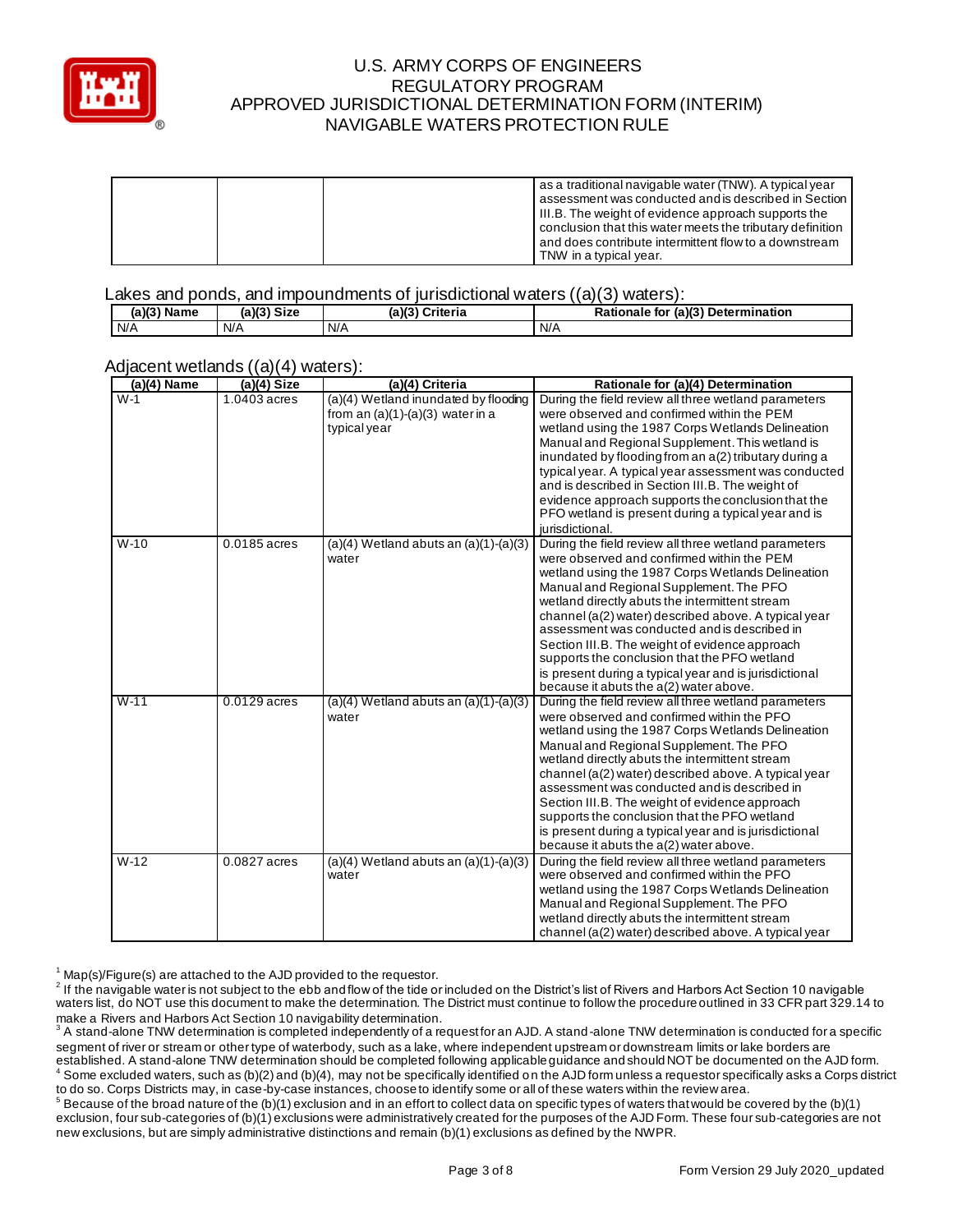

|        |              |                                                                                            | assessment was conducted and is described in<br>Section III.B. The weight of evidence approach<br>supports the conclusion that the PFO wetland<br>is present during a typical year and is jurisdictional<br>because it abuts the a(2) water above.                                                                                                                                                                                                                                                                                                                 |
|--------|--------------|--------------------------------------------------------------------------------------------|--------------------------------------------------------------------------------------------------------------------------------------------------------------------------------------------------------------------------------------------------------------------------------------------------------------------------------------------------------------------------------------------------------------------------------------------------------------------------------------------------------------------------------------------------------------------|
| $W-13$ | 0.0028 acres | (a)(4) Wetland separated from an<br>$(a)(1)-(a)(3)$ water only by a natural<br>feature     | During the field review all three wetland parameters<br>were observed and confirmed within the PFO<br>wetland using the 1987 Corps Wetlands Delineation<br>Manual and Regional Supplement. This wetland is<br>inundated by flooding from an a(2) tributary during a<br>typical year. A typical year assessment was conducted<br>and is described in Section III.B. The weight of<br>evidence approach supports the conclusion that the<br>PFO wetland is present during a typical year and is<br>jurisdictional.                                                   |
| $W-14$ | 0.1355 acres | $(a)(4)$ Wetland abuts an $(a)(1)-(a)(3)$<br>water                                         | During the field review all three wetland parameters<br>were observed and confirmed within the PFO<br>wetland using the 1987 Corps Wetlands Delineation<br>Manual and Regional Supplement. The PFO<br>wetland directly abuts the intermittent stream<br>channel (a(2) water) described above. A typical year<br>assessment was conducted and is described in<br>Section III.B. The weight of evidence approach<br>supports the conclusion that the PFO wetland<br>is present during a typical year and is jurisdictional<br>because it abuts the a(2) water above. |
| $W-15$ | 0.0055 acres | $(a)(4)$ Wetland abuts an $(a)(1)-(a)(3)$<br>water                                         | During the field review all three wetland parameters<br>were observed and confirmed within the PFO<br>wetland using the 1987 Corps Wetlands Delineation<br>Manual and Regional Supplement. The PFO<br>wetland directly abuts the intermittent stream<br>channel (a(2) water) described above. A typical year<br>assessment was conducted and is described in<br>Section III.B. The weight of evidence approach<br>supports the conclusion that the PFO wetland<br>is present during a typical year and is jurisdictional<br>because it abuts the a(2) water above. |
| $W-16$ | 0.0737 acres | (a)(4) Wetland inundated by flooding<br>from an $(a)(1)-(a)(3)$ water in a<br>typical year | During the field review all three wetland parameters<br>were observed and confirmed within the PEM<br>wetland using the 1987 Corps Wetlands Delineation<br>Manual and Regional Supplement. This wetland is<br>inundated by flooding from an a(2) tributary during a<br>typical year. A typical year assessment was conducted<br>and is described in Section III.B. The weight of<br>evidence approach supports the conclusion that the<br>PFO wetland is present during a typical year and is<br>jurisdictional.                                                   |
| $W-17$ | 0.6704 acres | $(a)(4)$ Wetland abuts an $(a)(1)-(a)(3)$<br>water                                         | During the field review all three wetland parameters<br>were observed and confirmed within the PFO<br>wetland using the 1987 Corps Wetlands Delineation<br>Manual and Regional Supplement. The PFO<br>wetland directly abuts the intermittent stream<br>channel (a(2) water) described above. A typical year                                                                                                                                                                                                                                                       |

 $1$  Map(s)/Figure(s) are attached to the AJD provided to the requestor.

 $^5$  Because of the broad nature of the (b)(1) exclusion and in an effort to collect data on specific types of waters that would be covered by the (b)(1) exclusion, four sub-categories of (b)(1) exclusions were administratively created for the purposes of the AJD Form. These four sub-categories are not new exclusions, but are simply administrative distinctions and remain (b)(1) exclusions as defined by the NWPR.

 $^2$  If the navigable water is not subject to the ebb and flow of the tide or included on the District's list of Rivers and Harbors Act Section 10 navigable waters list, do NOT use this document to make the determination. The District must continue to follow the procedure outlined in 33 CFR part 329.14 to

make a Rivers and Harbors Act Section 10 navigability determination.<br><sup>3</sup> A stand-alone TNW determination is completed independently of a requestfor an AJD. A stand-alone TNW determination is conducted for a specific segment of river or stream or other type of waterbody, such as a lake, where independent upstream or downstream limits or lake borders are established. A stand-alone TNW determination should be completed following applicable guidance and should NOT be documented on the AJD form. <sup>4</sup> Some excluded waters, such as (b)(2) and (b)(4), may not be specifically identified on the AJD form unless a requestor specifically asks a Corps district to do so. Corps Districts may, in case-by-case instances, choose to identify some or all of these waters within the review area.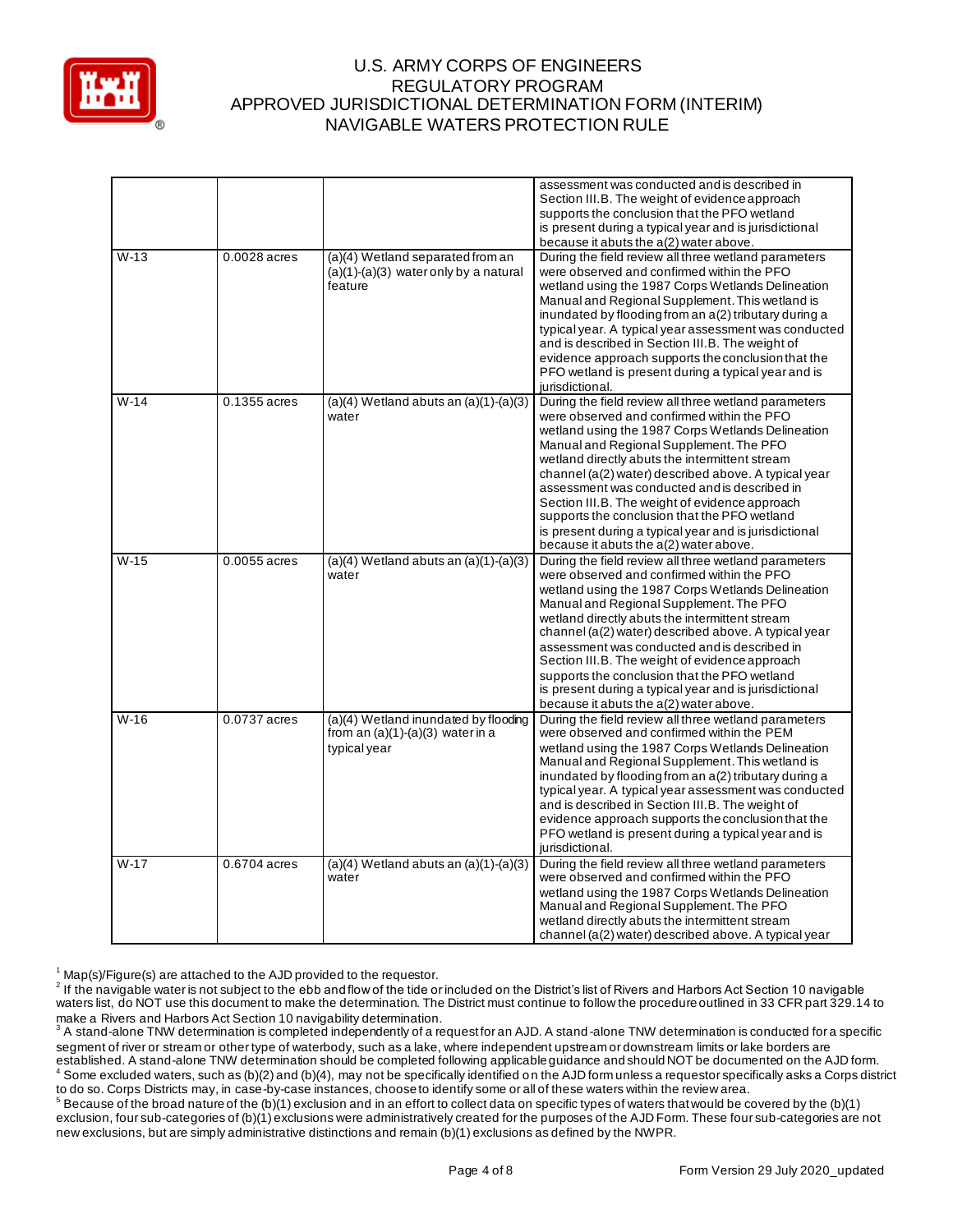

|        |              |                                                                                            | assessment was conducted and is described in<br>Section III.B. The weight of evidence approach<br>supports the conclusion that the PFO wetland<br>is present during a typical year and is jurisdictional<br>because it abuts the a(2) water above.                                                                                                                                                                                                                                                                                                                 |
|--------|--------------|--------------------------------------------------------------------------------------------|--------------------------------------------------------------------------------------------------------------------------------------------------------------------------------------------------------------------------------------------------------------------------------------------------------------------------------------------------------------------------------------------------------------------------------------------------------------------------------------------------------------------------------------------------------------------|
| $W-19$ | 0.5175 acres | $(a)(4)$ Wetland abuts an $(a)(1)-(a)(3)$<br>water                                         | During the field review all three wetland parameters<br>were observed and confirmed within the PFO<br>wetland using the 1987 Corps Wetlands Delineation<br>Manual and Regional Supplement. The PFO<br>wetland directly abuts the intermittent stream<br>channel (a(2) water) described above. A typical year<br>assessment was conducted and is described in<br>Section III.B. The weight of evidence approach<br>supports the conclusion that the PFO wetland<br>is present during a typical year and is jurisdictional<br>because it abuts the a(2) water above. |
| $W-2$  | 0.8368 acres | (a)(4) Wetland inundated by flooding<br>from an $(a)(1)-(a)(3)$ water in a<br>typical year | During the field review all three wetland parameters<br>were observed and confirmed within the PFO<br>wetland using the 1987 Corps Wetlands Delineation<br>Manual and Regional Supplement. This wetland is<br>inundated by flooding from an a(2) tributary during a<br>typical year. A typical year assessment was conducted<br>and is described in Section III.B. The weight of<br>evidence approach supports the conclusion that the<br>PFO wetland is present during a typical year and is<br>jurisdictional.                                                   |
| $W-3$  | 1.0204 acres | $(a)(4)$ Wetland abuts an $(a)(1)-(a)(3)$<br>water                                         | During the field review all three wetland parameters<br>were observed and confirmed within the PFO<br>wetland using the 1987 Corps Wetlands Delineation<br>Manual and Regional Supplement. The PFO<br>wetland directly abuts the intermittent stream<br>channel (a(2) water) described above. A typical year<br>assessment was conducted and is described in<br>Section III.B. The weight of evidence approach<br>supports the conclusion that the PFO wetland<br>is present during a typical year and is jurisdictional<br>because it abuts the a(2) water above. |
| $W-4$  | 0.1311 acres | (a)(4) Wetland inundated by flooding<br>from an $(a)(1)-(a)(3)$ water in a<br>typical year | During the field review all three wetland parameters<br>were observed and confirmed within the PEM<br>wetland using the 1987 Corps Wetlands Delineation<br>Manual and Regional Supplement. This wetland is<br>inundated by flooding from an a(2) tributary during a<br>typical year. A typical year assessment was conducted<br>and is described in Section III.B. The weight of<br>evidence approach supports the conclusion that the<br>PFO wetland is present during a typical year and is<br>jurisdictional.                                                   |
| $W-5$  | 0.3121 acres | (a)(4) Wetland inundated by flooding<br>from an $(a)(1)-(a)(3)$ water in a<br>typical year | During the field review all three wetland parameters<br>were observed and confirmed within the PEM<br>wetland using the 1987 Corps Wetlands Delineation<br>Manual and Regional Supplement. This wetland is<br>inundated by flooding from an a(2) tributary during a<br>typical year. A typical year assessment was conducted                                                                                                                                                                                                                                       |

 $1$  Map(s)/Figure(s) are attached to the AJD provided to the requestor.

 $^2$  If the navigable water is not subject to the ebb and flow of the tide or included on the District's list of Rivers and Harbors Act Section 10 navigable waters list, do NOT use this document to make the determination. The District must continue to follow the procedure outlined in 33 CFR part 329.14 to

make a Rivers and Harbors Act Section 10 navigability determination.<br><sup>3</sup> A stand-alone TNW determination is completed independently of a requestfor an AJD. A stand-alone TNW determination is conducted for a specific segment of river or stream or other type of waterbody, such as a lake, where independent upstream or downstream limits or lake borders are established. A stand-alone TNW determination should be completed following applicable guidance and should NOT be documented on the AJD form. <sup>4</sup> Some excluded waters, such as (b)(2) and (b)(4), may not be specifically identified on the AJD form unless a requestor specifically asks a Corps district to do so. Corps Districts may, in case-by-case instances, choose to identify some or all of these waters within the review area.

 $^5$  Because of the broad nature of the (b)(1) exclusion and in an effort to collect data on specific types of waters that would be covered by the (b)(1) exclusion, four sub-categories of (b)(1) exclusions were administratively created for the purposes of the AJD Form. These four sub-categories are not new exclusions, but are simply administrative distinctions and remain (b)(1) exclusions as defined by the NWPR.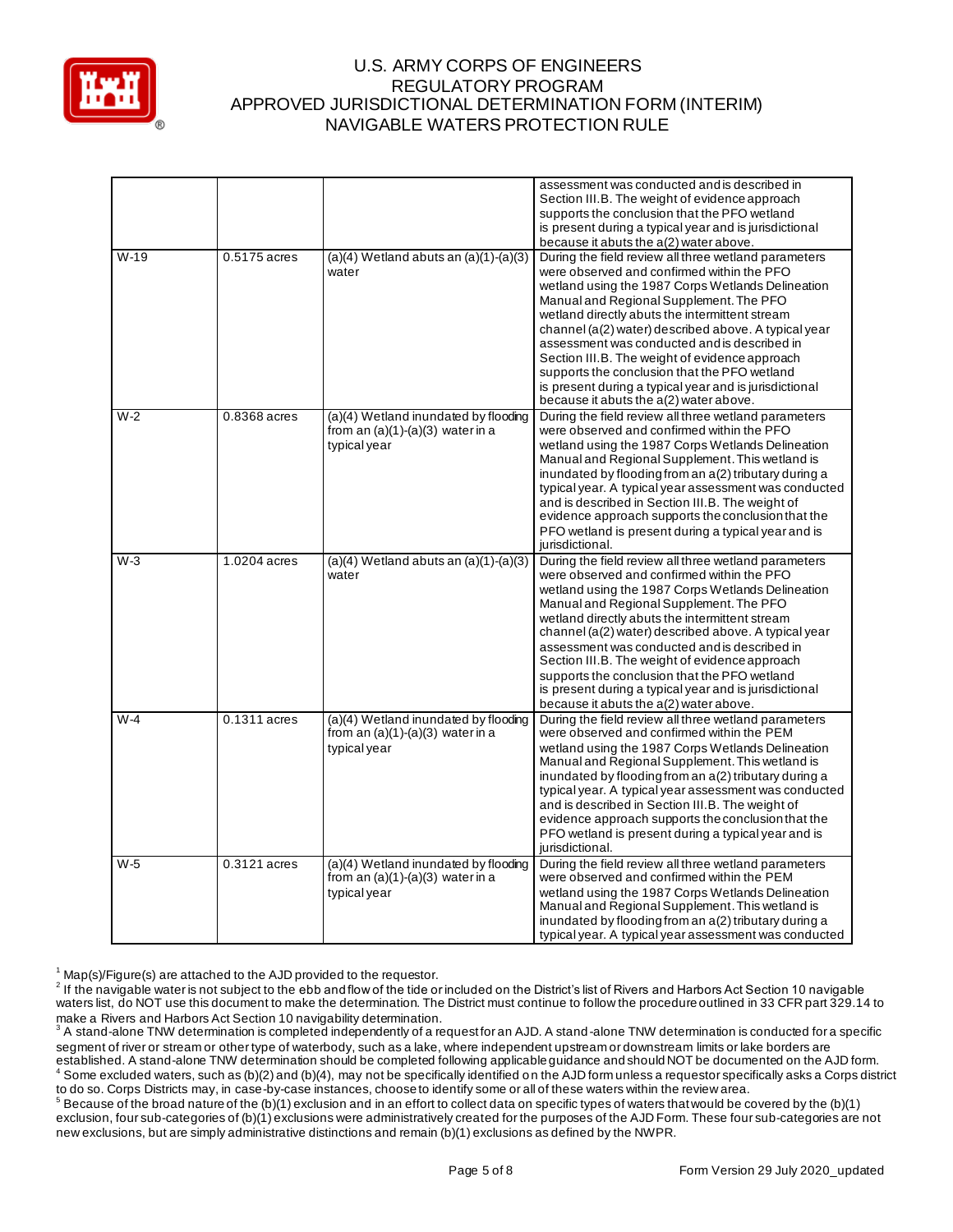

|         |                |                                                                                            | and is described in Section III.B. The weight of<br>evidence approach supports the conclusion that the<br>PFO wetland is present during a typical year and is<br>jurisdictional.                                                                                                                                                                                                                                                                                                                                                                                   |
|---------|----------------|--------------------------------------------------------------------------------------------|--------------------------------------------------------------------------------------------------------------------------------------------------------------------------------------------------------------------------------------------------------------------------------------------------------------------------------------------------------------------------------------------------------------------------------------------------------------------------------------------------------------------------------------------------------------------|
| $W-6$   | $0.045$ acres  | (a)(4) Wetland inundated by flooding<br>from an $(a)(1)-(a)(3)$ water in a<br>typical year | During the field review all three wetland parameters<br>were observed and confirmed within the PFO<br>wetland using the 1987 Corps Wetlands Delineation<br>Manual and Regional Supplement. This wetland is<br>inundated by flooding from an a(2) tributary during a<br>typical year. A typical year assessment was conducted<br>and is described in Section III.B. The weight of<br>evidence approach supports the conclusion that the<br>PFO wetland is present during a typical year and is<br>jurisdictional.                                                   |
| $W - 7$ | $0.093$ acres  | (a)(4) Wetland inundated by flooding<br>from an $(a)(1)-(a)(3)$ water in a<br>typical year | During the field review all three wetland parameters<br>were observed and confirmed within the PFO<br>wetland using the 1987 Corps Wetlands Delineation<br>Manual and Regional Supplement. This wetland is<br>inundated by flooding from an a(2) tributary during a<br>typical year. A typical year assessment was conducted<br>and is described in Section III.B. The weight of<br>evidence approach supports the conclusion that the<br>PFO wetland is present during a typical year and is<br>jurisdictional.                                                   |
| W-8     | 0.1655 acres   | $(a)(4)$ Wetland abuts an $(a)(1)-(a)(3)$<br>water                                         | During the field review all three wetland parameters<br>were observed and confirmed within the PFO<br>wetland using the 1987 Corps Wetlands Delineation<br>Manual and Regional Supplement. The PFO<br>wetland directly abuts the intermittent stream<br>channel (a(2) water) described above. A typical year<br>assessment was conducted and is described in<br>Section III.B. The weight of evidence approach<br>supports the conclusion that the PFO wetland<br>is present during a typical year and is jurisdictional<br>because it abuts the a(2) water above. |
| W-9     | $0.1166$ acres | $(a)(4)$ Wetland abuts an $(a)(1)-(a)(3)$<br>water                                         | During the field review all three wetland parameters<br>were observed and confirmed within the PFO<br>wetland using the 1987 Corps Wetlands Delineation<br>Manual and Regional Supplement. The PFO<br>wetland directly abuts the intermittent stream<br>channel (a(2) water) described above. A typical year<br>assessment was conducted and is described in<br>Section III.B. The weight of evidence approach<br>supports the conclusion that the PFO wetland<br>is present during a typical year and is jurisdictional<br>because it abuts the a(2) water above. |

# **D. Excluded Waters or Features**

| Excluded waters $((b)(1) - (b)(12))^4$ |  |  |  |
|----------------------------------------|--|--|--|
|                                        |  |  |  |

| Excluded waters $((b)(1) - (b)(12))^4$ : |              |                               |                                                   |  |  |  |  |
|------------------------------------------|--------------|-------------------------------|---------------------------------------------------|--|--|--|--|
| Exclusion Name Exclusion Size            |              | Exclusion <sup>3</sup>        | <b>Rationale for Exclusion Determination</b>      |  |  |  |  |
| W-18                                     | 0.0077 acres | $(b)(1)$ Non-adjacent wetland | During the field review all three parameters were |  |  |  |  |

 $1$  Map(s)/Figure(s) are attached to the AJD provided to the requestor.

 $^2$  If the navigable water is not subject to the ebb and flow of the tide or included on the District's list of Rivers and Harbors Act Section 10 navigable waters list, do NOT use this document to make the determination. The District must continue to follow the procedure outlined in 33 CFR part 329.14 to make a Rivers and Harbors Act Section 10 navigability determination.

 $^3$  A stand-alone TNW determination is completed independently of a request for an AJD. A stand-alone TNW determination is conducted for a specific segment of river or stream or other type of waterbody, such as a lake, where independent upstream or downstream limits or lake borders are established. A stand-alone TNW determination should be completed following applicable guidance and should NOT be documented on the AJD form.  $^4$  Some excluded waters, such as (b)(2) and (b)(4), may not be specifically identified on the AJD form unless a requestor specifically asks a Corps district to do so. Corps Districts may, in case-by-case instances, choose to identify some or all of these waters within the review area.

 $^5$  Because of the broad nature of the (b)(1) exclusion and in an effort to collect data on specific types of waters that would be covered by the (b)(1) exclusion, four sub-categories of (b)(1) exclusions were administratively created for the purposes of the AJD Form. These four sub-categories are not new exclusions, but are simply administrative distinctions and remain (b)(1) exclusions as defined by the NWPR.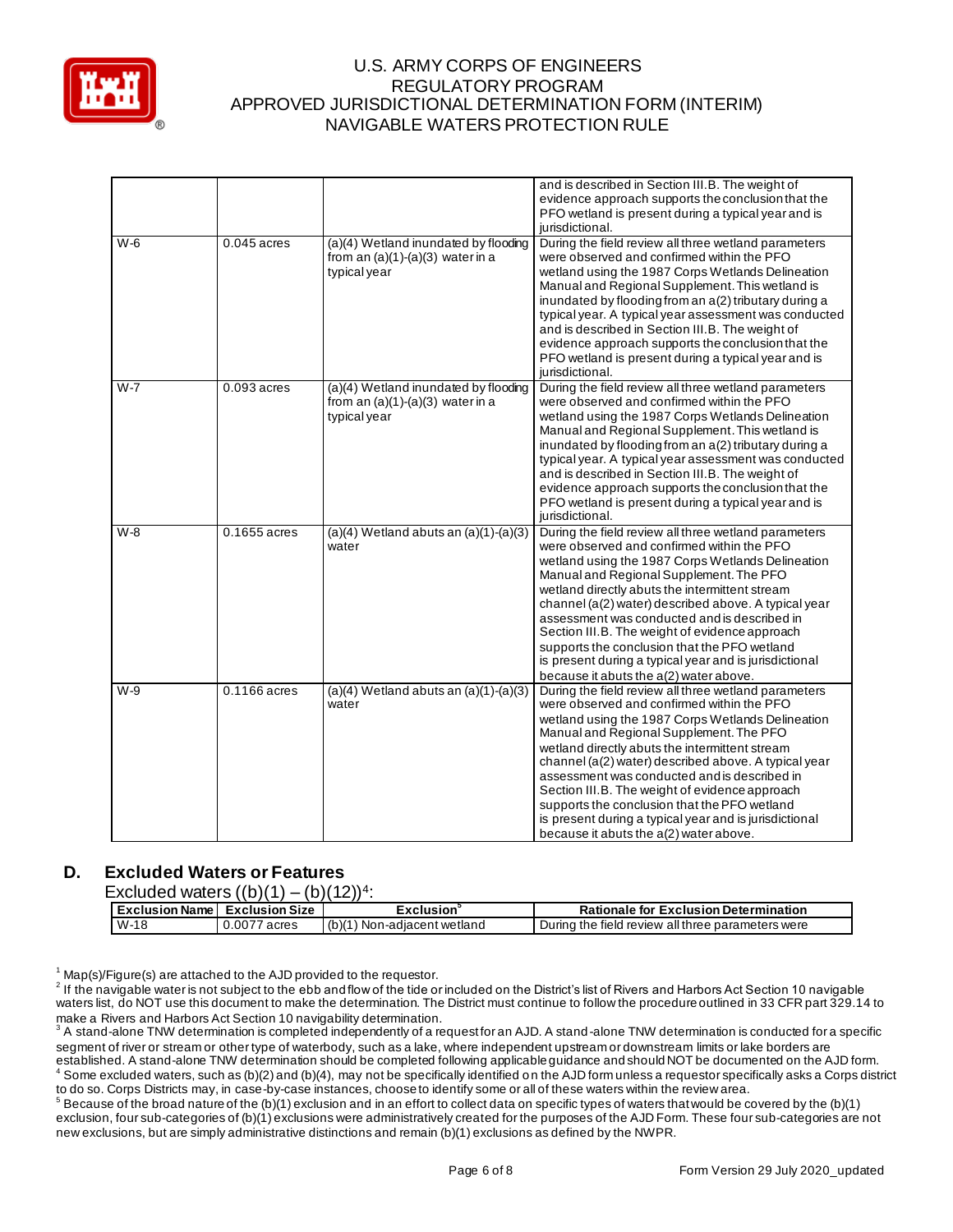

| observed and confirmed within the PFO<br>wetland using the 1987 Corps Wetlands Delineation<br>Manual and Regional Supplement. This small wetland |
|--------------------------------------------------------------------------------------------------------------------------------------------------|
| was formed in a roadside depression. There is no                                                                                                 |
| evidence of flow from this wetland to a tributary and<br>there is no culvert which carries the flow. This wetland                                |
| does not have a direct hydrological connection in a<br>typical year.                                                                             |

# **III. SUPPORTING INFORMATION**

- **A. Select/enter all resources** that were used to aid in this determination and attach data/maps to this document and/or references/citations in the administrative record, as appropriate.
	- **\_X\_** Information submitted by, or on behalf of, the applicant/consultant: *Flowers Industrial Waters of the U.S. Delineation dated 4 February 2021.*
		- This information *is* sufficient for purposes of this AJD.
	- **\_X\_** Data sheets prepared by the Corps: *17 December 2021*
	- **\_X\_** Photographs: *Other: Aerials and ground level photos submitted with Wetland Report; Ground level photos taken during the site visit on 16 March 2021.*
	- **\_X\_** Corps Site visit(s) conducted on: *16 March 2021*
	- **\_\_\_** Previous Jurisdictional Determinations (AJDs or PJDs): *N/A*
	- **\_X\_** Antecedent Precipitation Tool: *provide detailed discussion in Section III.B.*
	- **\_X\_** USDA NRCS Soil Survey: *Submitted with the wetlands delineation report dated 4 February 2021.*
	- **\_X\_** USFWS NWI maps: *Submitted with the wetlands delineation report dated 4 February 2021.*
	- **\_X\_** USGS topographic maps: *Submitted with the wetlands delineation report dated 4 February 2021.*

| omor aala oodhood adoo lo ara in mid aclomination. |                                                 |
|----------------------------------------------------|-------------------------------------------------|
| Data Source (select)                               | Name and/or date and other relevant information |
| <b>USGS Sources</b>                                | N/A.                                            |
| <b>USDA Sources</b>                                | N/A.                                            |
| <b>NOAA Sources</b>                                | N/A.                                            |
| <b>USACE Sources</b>                               | N/A.                                            |
| State/Local/Tribal Sources                         | N/A.                                            |
| Other Sources                                      | iMAP-Infrared Imagery                           |

#### **Other data sources used to aid in this determination:**

B. **Typical year assessment(s):** A typical year assessment was conducted using the antecedent Precipitation Tool (APT) and results indicated that conditions were wetter than normal at the time of the site visit and delineation. However, a thorough review of other data sources to include the USDA NRCS Soil Survey, USGS topographic map, ground photographs, and 2017 Infrared Aerial maps indicate the presence of a two intermittent stream channels that eventually converge before reaching the northern property line during a typical

 $1$  Map(s)/Figure(s) are attached to the AJD provided to the requestor.

 $^2$  If the navigable water is not subject to the ebb and flow of the tide or included on the District's list of Rivers and Harbors Act Section 10 navigable waters list, do NOT use this document to make the determination. The District must continue to follow the procedure outlined in 33 CFR part 329.14 to make a Rivers and Harbors Act Section 10 navigability determination.

 $^3$  A stand-alone TNW determination is completed independently of a request for an AJD. A stand-alone TNW determination is conducted for a specific segment of river or stream or other type of waterbody, such as a lake, where independent upstream or downstream limits or lake borders are established. A stand-alone TNW determination should be completed following applicable guidance and should NOT be documented on the AJD form. Some excluded waters, such as (b)(2) and (b)(4), may not be specifically identified on the AJD form unless a requestor specifically asks a Corps district to do so. Corps Districts may, in case-by-case instances, choose to identify some or all of these waters within the review area.

 $^5$  Because of the broad nature of the (b)(1) exclusion and in an effort to collect data on specific types of waters that would be covered by the (b)(1) exclusion, four sub-categories of (b)(1) exclusions were administratively created for the purposes of the AJD Form. These four sub-categories are not new exclusions, but are simply administrative distinctions and remain (b)(1) exclusions as defined by the NWPR.